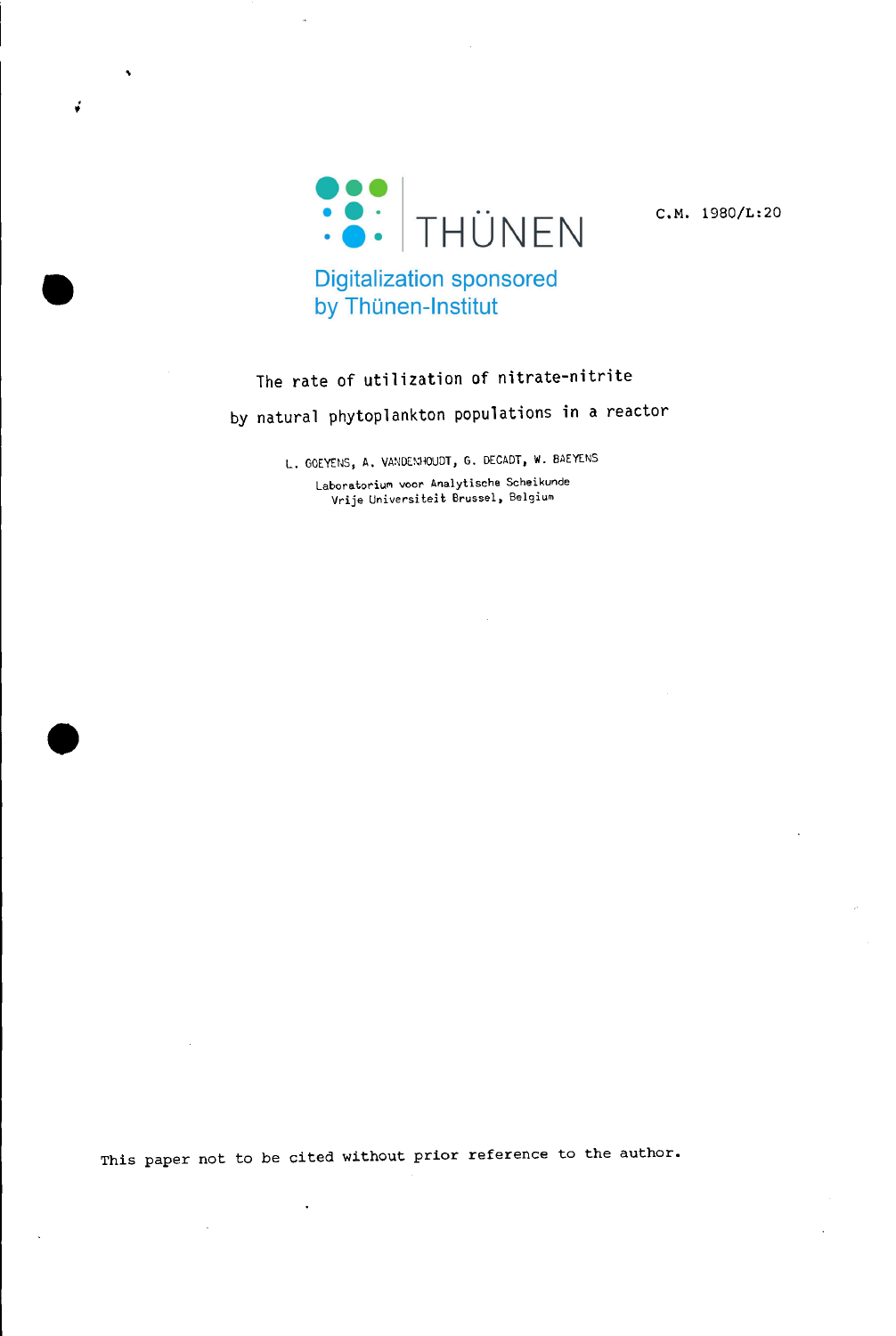# The rate of utilization of nitrate-nitrite by natural phytoplankton populations in a reactor

L. GOEYENS, A. VANDENHOUDT, G. DECADT, W. BAEYENS

**Laboratorium voar Analytische Scheikunde**  $Vrije$  Universiteit Brussel, Belgium

## .<br>Abstract

•

•

Nutrient uptake rates of natural phytoplankton taken from the Belgian coastal area have been assessed. On the one hand, we used a perturbation technique, this provided a drastic modification of the external substrate concentration. On the other hand, it was done by a dynamic method, which allowed a gradual and slow change of the external substrate concentration.

The obtained uptake rate versus substrate concentration (nitrate-nitrite) curves show that the maximum uptake rates range from  $8.6 \times 10^{-3}$  h<sup>-1</sup> to  $18 \times 10^{-3}$  h<sup>-1</sup>. From these curves can also be deduced that nitrogen (as  $NO<sub>3</sub> - NO<sub>2</sub>$ ) can be a limiting nutrient in our coastal area.

### Introduction

OWing to the monthly surveys of the national monitoring program, a quite detailed picture of the spatial-temporal nutrient distributions in the Belgian coastal zone, has been obtained. The twenty sampling stations as weIl as the subdivision of the coastal area in four sectors are shown in figure 1. Considering the results of nitrate-nitrite in 1978 (figure 2), we observe strong seasonal variations in the four sectors, which are not due to external inputs but to local endogeneous biological activity in the watercolumn and the sediments (Mommaerts *et al.,* 1979). In that context fundamental questions, concerning the dynamics of our coastal ecosystem, raised. Is there <sup>a</sup> limiting nutrient ? How does it limit planktonic production ? As is already concluded in <sup>a</sup> previous paper (Mommaerts *et al.,* 1979), we were unable to define the exact nature of the most probable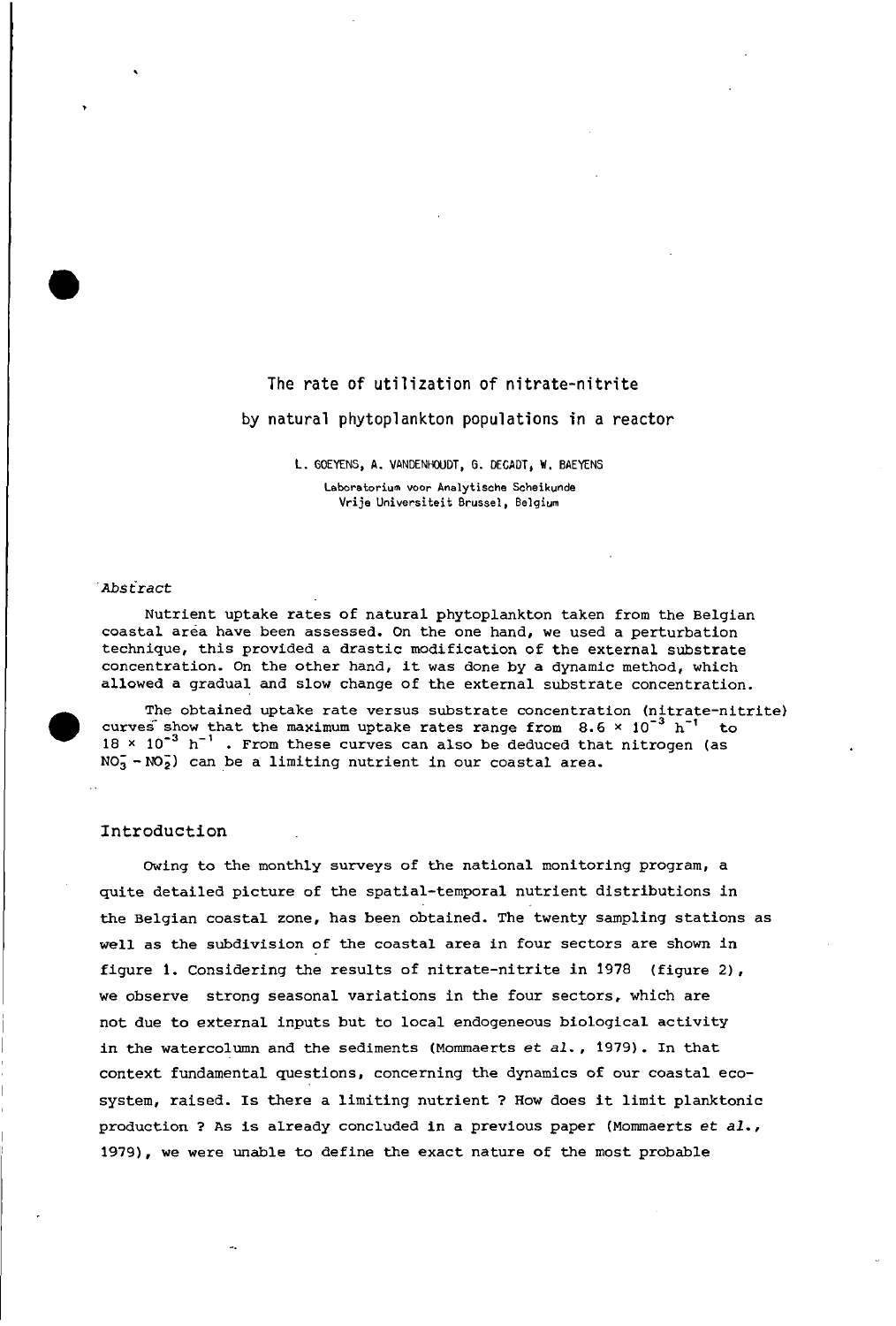

fig. 1. Sampling stations and subdivision in four sectors **of the Belgien coastal ares**

limiting element on the basis of in situ measurements, without help of a more direct approach : enrichment experiments conducted at sea, kinetic uptäke studies in a reactor.

Our goal was therefore to establish the kinetic curves which describe  $\sim 10^{-10}$ the overall substrate uptake regulation for natural phytoplankton populations of the North Sea. The first phase of this study includes no other limiting nutrients than nitrate-nitrite.

# Sampling

The Management Unit of the North Sea and Scheldt Esturarium, Mathematical Models, Ministry of Public Health and Environment, took care of the sampling and the transport of the sampies to the laboratory. Seawater sampies were collected at point 23 or at the West-Hinder (51°23'N-02°26'E) near point <sup>42</sup> (see figure 1). Fifty litres of seawater were collected with a rotational pump at a depth of 3 m and were then stored in two polyethylene containers of 25 *l* each. The samples were transferred to the laboratory as quickly as possible (the transport time ranges from four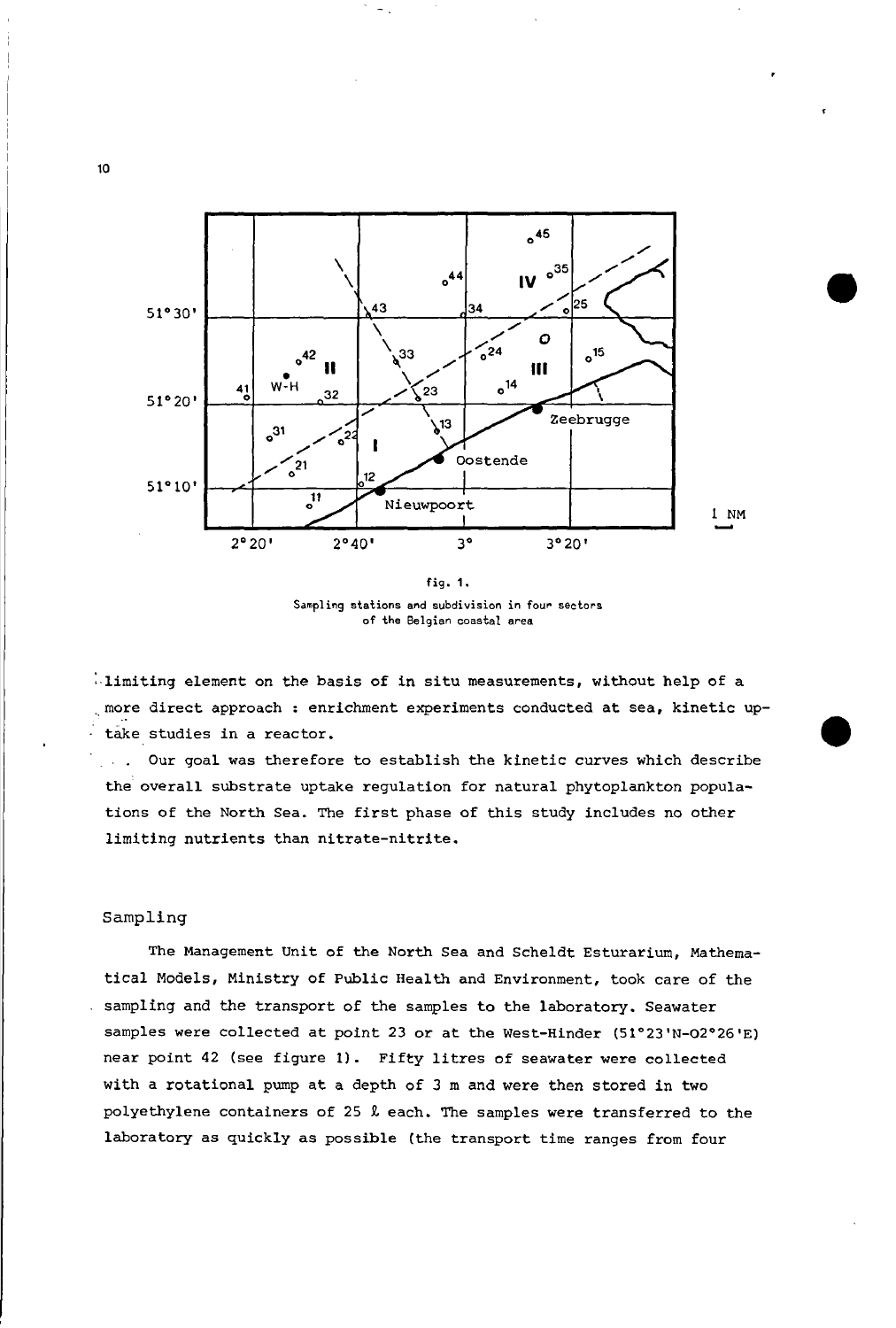



to six hours). There they were immediately, or after preconcentration (this takes about three hours), taken to the reactors and thermostatized at *la'c.*

# Methads and materials

The analysing methods for nutrients (ammonium, nitrate-nitrite, phosphate and silicate) have been described in a previous paper (Mommaerts et *al.,* 1979). Chlorophyll <sup>a</sup> was measured, using the method of Strickland and Parsons and SCOR-UNESCO (Strickland and Parsons, 1968), Phaeopigments were determined, according to the method of Lorenzen (Lorenzen, 1967). *an* the basis of these results, we estimated the phytoplankton biomass.

The nutrient concentrations were measured in the natural samples, the preconcentrated samples, if any, and the filtrate  $(0.22 \text{ }\mu\text{m}$  pore-size Millipore filter). At the beginning of the experiment, all nutrient concen-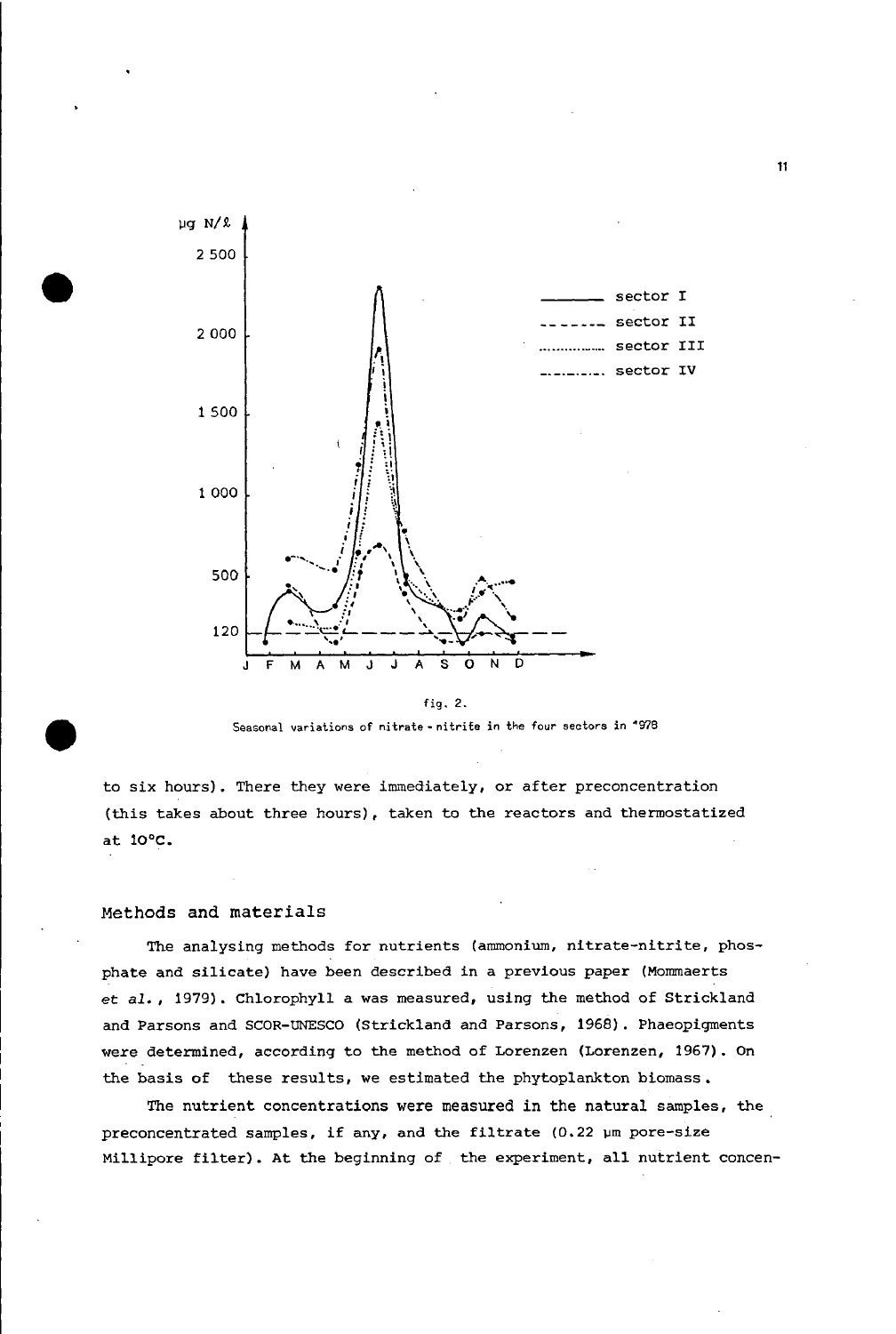trations, except nitrate-nitrite, were brought to a non-limiting level. The chlorophyll a and phaeopigment concentrations were determined in the natural and preconcentrated samples.

The reactor is a double-wall plexiglass container, with an inner content of 4.75 • A scheme of the apparatus is given in figure 3. A mechanical stirrer provides complete mixing of the sample, while the temperature is maintained constant by a LAUDA compact refrigerated thermostat type RC20. The light intensity was 13300 lux and the photoperiod was 12 hours light-12 hours dark.

**•** 



fig. 3. Scheme of the apparatus

Sampling of reactor solution can be carried out manually with a syringe or automatically with a peristaltic Techniconpump. This pump regulates the input and output flows of the reactor (in these experiments both flows are taken identical). The output tube is connected with a Gilson fraction collector. Thus, time integrated samples are obtained (the period is adjustable). The collected samples were finally analysed by an automated analyser. In this way, the evolution of the nitrate-nitrite concentrations can be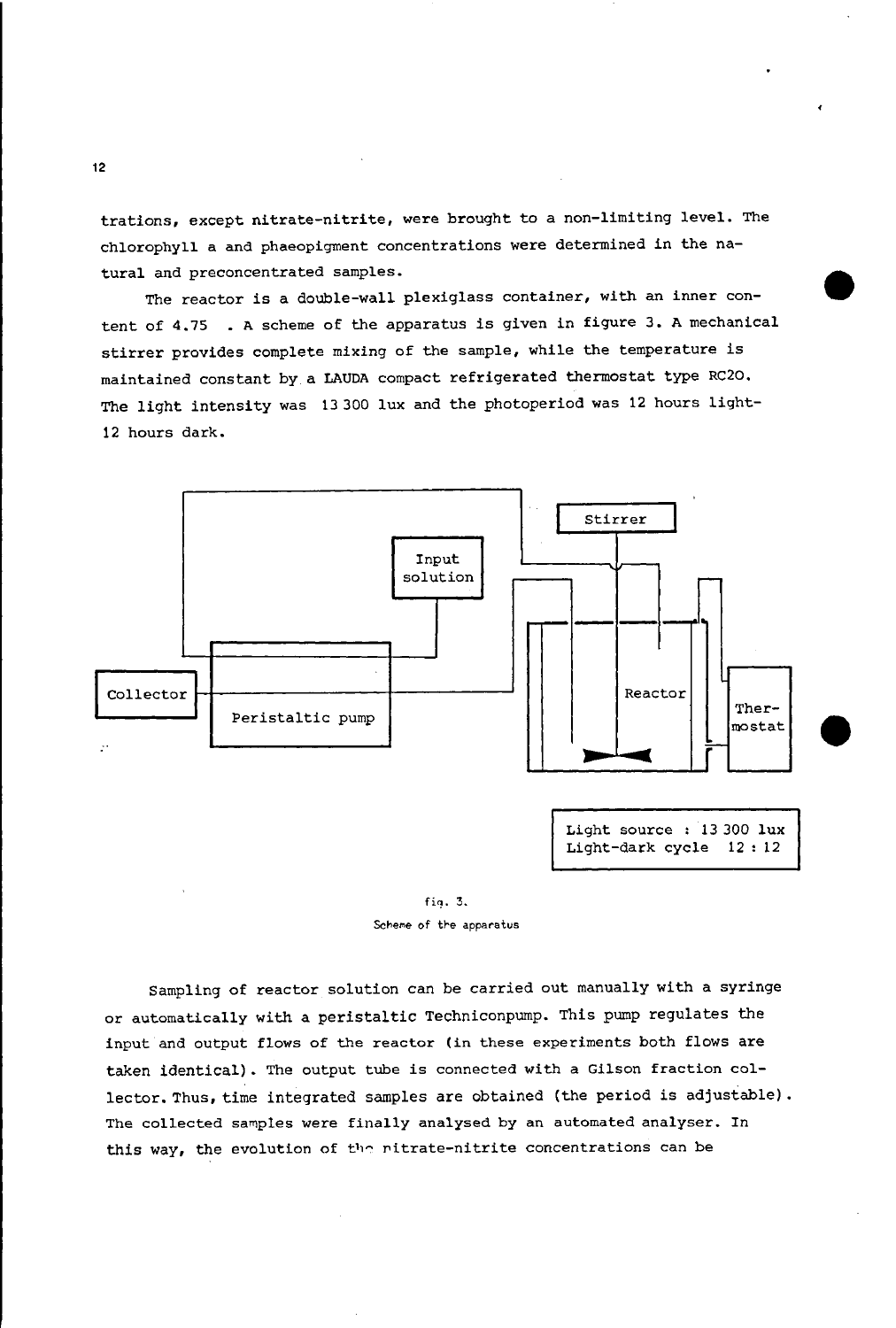followed in real time, allowing a modification of the parameter conditions, at any moment if necessary. The input solution is generally filtrated natural sampie. Depending on the evolution of the limiting nutrient concentration in the reactor, its concentration in the inlet solution will be increased or filtrate of aged seawater, exhausted in nitrate-nitrite, will be used.

**•** 

The uptake kinetics are assessed in an automated manner. As a general rule, the limiting nutrient is measured every hour during the light period. This frequency however is adapted whenever very fast or slow concentration changes are observed. The uptake rate of nitrate-nitrite can be derived using the law of mass conservation. At time t, we can write :

Change of  $NO<sub>3</sub>$ -NO<sub>2</sub> in reactor = ingoing mass - outgoing mass + uptake

$$
\frac{d\left(\text{VC}\right)}{dt} = Q \times C_{in} - Q \times C + U_{r} \tag{1}
$$

where V is the sample volume in reactor at time  $t$ ; C is the nitratenitrite concentration in the reactor at time <sup>t</sup> which is, as <sup>a</sup> consequence of the complete mixing of the reactor solution, equal to its concentration in the outlet; Q is the input-output flow rate;  $C_{in}$  is the nitrate-nitrite concentration in the inlet solution;  $U_r$  is the decrease of nitrate-nitrite in the reactor at time t due to assimilation by the Iiving organisms. The uptake rate  $U_r$ , expressed in mass of nutrient per unit time, can thus be determined at any moment. When we divide this value by the reactor volume and the biomass at time t, we get the commonly used uptake rate in  $h^{-1}$ .

All other nutrient concentrations as well as phytoplankton biomass are measured at the beginning and at the end of the light period. These latter analyses require 50 m% sample, which are manually withdrawn from the reactor. This causes a corresponding volume decrease every 12 hours.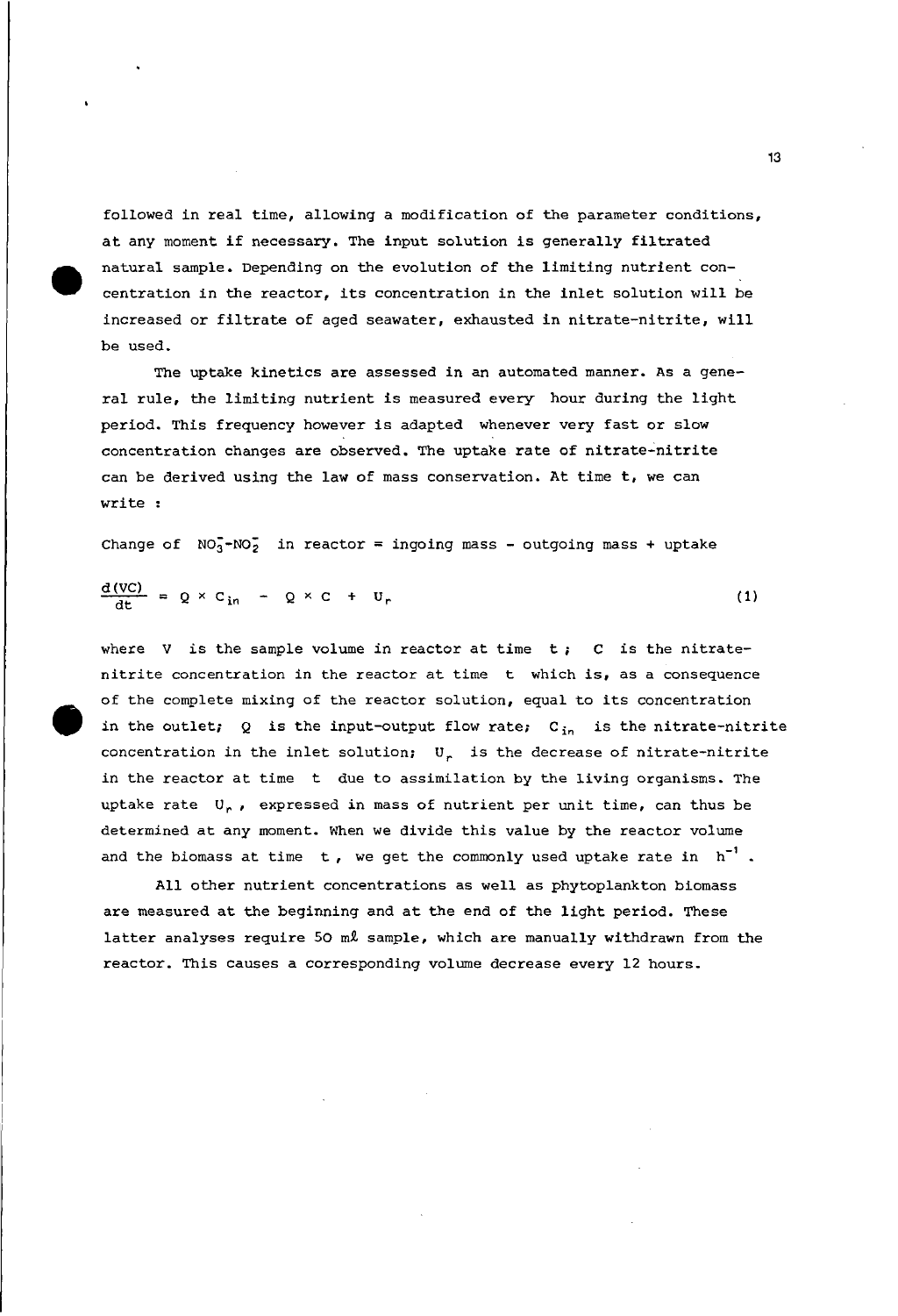# Results and discussion

Steady-state experiments, such as described by Droop (1968, 1974), enable the assessment of nutrient uptake rates by selected algal species, versus a broad spectrum of substrate concentrations. In our case however, these experiments are not utilizable, because they run over several weeks. It is obvious that the population composition will strongly change during this time.

Using the perturbation technique of Caperon and Meyer (1972), Harrison and Davis (1977) were able to measure the nutrient uptake rates of the natural population versus a broad range of substrate concentrations \_in <sup>a</sup> short time. During the first phase they let the nutrient concentrations decrease unti1 one of them reached zero. Then, at the beginning of the second phase, they injected a known amount of the 1imiting nutrient, while all other nutrient concentrations were brought to a non-limiting level. We wanted to test the feasibi1ity of their method for our purposes. The initial physico-chemica1 conditions as we11-as parameter conditions of our sample are shown in table **1.**

#### Table 1

| Sampling time                            | Temperature | Biomass             | $NO_1 + NO_2$ | NO.        | PO <sub>2</sub> -- | Si                     |
|------------------------------------------|-------------|---------------------|---------------|------------|--------------------|------------------------|
| Situation                                |             | $\mu q$ chlor $a/k$ | $\mu$ g N/2   | ug N/L     | $mq$ $P/l$         | mg SiO <sub>2</sub> /L |
| $26 - 07 - 78$<br>11.00 a.m.<br>Point 23 | 14 °C       | 4.8                 | 418           | وجوا<br>12 | 0.35               | 1.6                    |

**Initial conditions cf the sampIe .**

Phytoplankton was concentrated 4-fold using a reverse flow filter system (filter diameter is 142 mm; filter poresize is  $1.2 ~\mu$ m). The efficiency of the concentration is estimated from measurements of chlorophyll a and phaeopigments be fore and after concentration (Table 2). The loss was due to eells whieh stuck to the filter. On 27-06-78 at 9 a.m. (beginning of the first light period) 50 µmoles of phosphate and silicate were added to the concentrated population. This provided a non-limiting phosphate and silicate concentration of respeetively 1.9 ppm P and 3.0 ppm  $SiO<sub>2</sub>$ , During the first phase nutrient levels were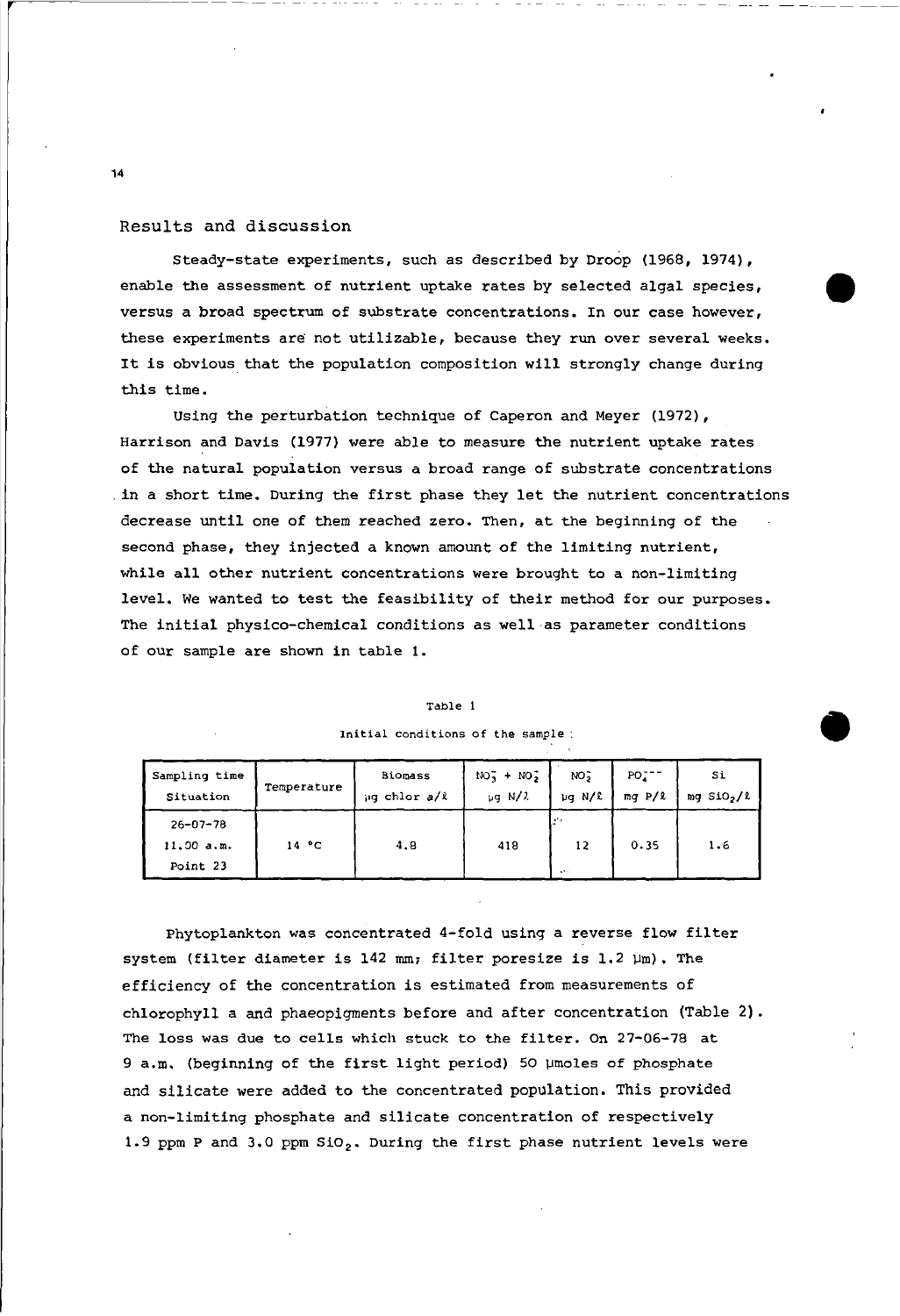|                 | Method             | Before<br>$\mu q$ chlor $a/l$ | After<br>$\mu q$ chlor $a/l$ | Concentration<br>efficiency<br>$\left(3\right)$ |  |
|-----------------|--------------------|-------------------------------|------------------------------|-------------------------------------------------|--|
|                 | Strickland-Parsons | 4.9                           | 19.6                         | 75                                              |  |
| $SCOR - UNESCO$ |                    | 4.8                           | 19.1                         | 75                                              |  |
| Lorenzen        | chlorophyll        | 3.3                           | 15.0                         | 86                                              |  |
|                 | phaeopigments      | 2.6                           | 7.6                          | 55                                              |  |

# Table 2 **Concentrations cf chlorophyll a and phaeopigments** be fore **and after preconcentration**

followed by manual sampling, until the nitrogen  $(NO_3^+ + NO_2^-)$  concentration approached zero. This occured near the end of the fourth light period. Therefore the second phase of the pertubation experiment started at the beginning of the light period of 01-07-78. Table <sup>3</sup> represents nutrient and chlorophyll <sup>a</sup> concentrations at the beginning of the second phase and of two light periods later.

### **Table 3**

**Nutrient and chlorophyll a concentrations during the second phase cf the perturbation experiment**

| Date           |           | $NO_2^- + NO_2^-$<br>$\mu q$ N/ $\ell$ | NO <sub>2</sub><br>$\mu q N/R$ | $PO4$ <sup>--</sup><br>mg $P/l$ | Si<br>$mq$ SiO <sub>2</sub> /2 | Biomass SC. UN.<br>$\mu q$ chlor $a/l$ |  |
|----------------|-----------|----------------------------------------|--------------------------------|---------------------------------|--------------------------------|----------------------------------------|--|
| $01 - 07 - 78$ | 9.00 a.m. | $4.0-1$<br>286                         | 1.8                            | 1.7                             | 1.4                            | 36.6                                   |  |
| $02 - 07 - 78$ | 8.40 p.m. | 4.4                                    | 0.9                            | 1.7                             | 0.3                            | 51.8                                   |  |

**(1) Before spiking with N03**

(2) After spiking with NO;

The disappearance of nutrients was measured by automated sampling (each sample is <sup>a</sup> <sup>25</sup> minutes averaged sample) during the light period. From the perturbation results (figure 4) we concluded that

 $V_{max}$  = 8.6 × 10<sup>-3</sup> h<sup>-1</sup>

and that

•

 $K_s = 43 \mu g N/l$ .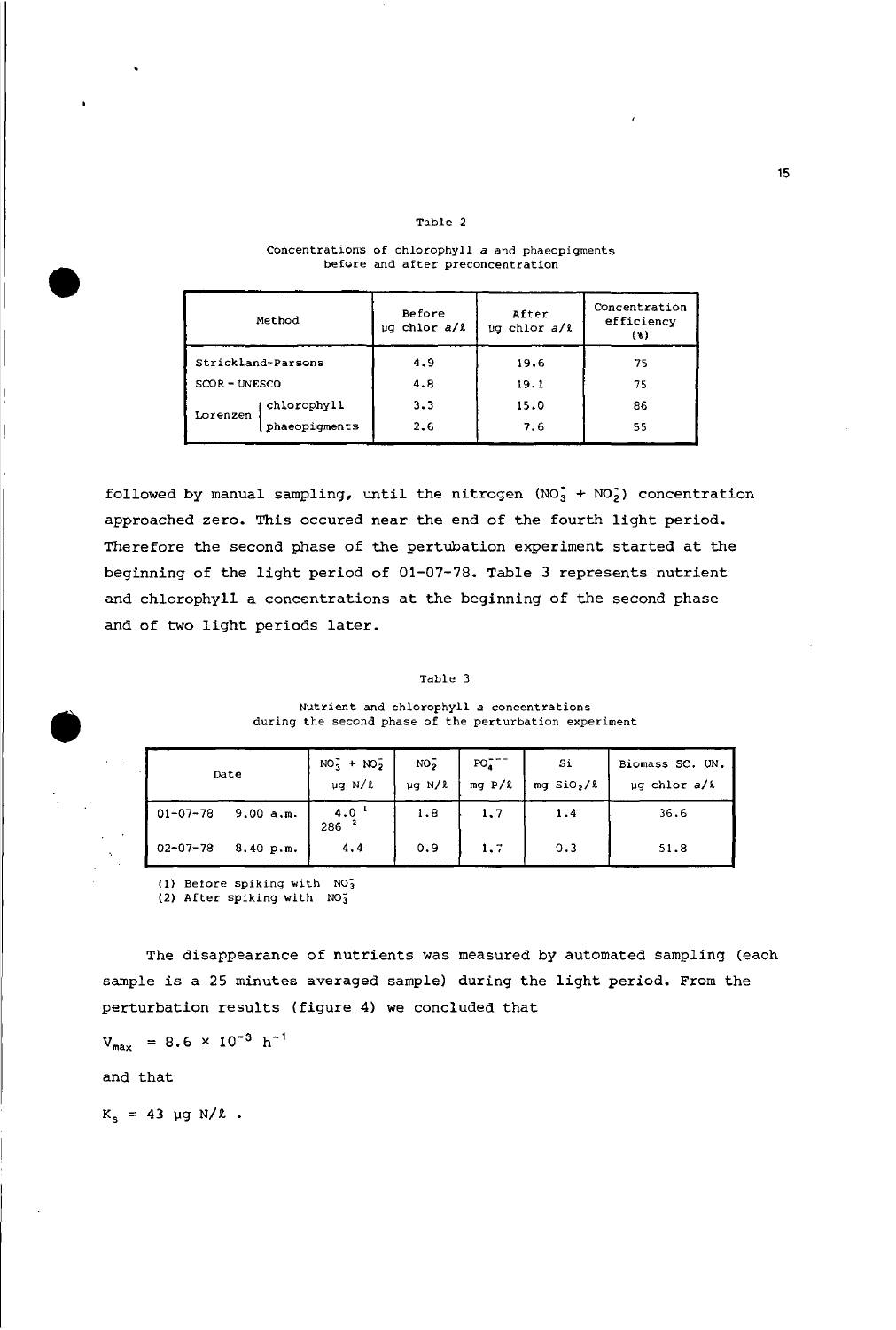

**Uptake rate versus substrate concentration obtained with the perturbation technique**

Though this method gave quite good results, we abandonned the perturbation concept because we can never ensure that the uptake proceeds fast enough to complete the experiment in a reasonable period of time. According to Mommaerts (personal communication, 1978), the experiment should be carried out in maximum three days to avoid unacceptable diversity changes of the population.

We thought it more realistic to start the assessment of the uptake rates, as soon as the sample was transferred to the reactor.

As we are able to adjust the input mass rate of the limiting nutrient, only gradual and relatively slow changes of the external substrate concentration are induced. In addition, such procedure has the advantage that :

- (1) the biological system will anyhow be less disturbed than could possibly occur by a large injection of the limiting substrate;
- (2) and that the uptake kinetics of any nutrient can be studied.

According to this new approach, nitrate-nitrite uptake rates of natural phytoplankton populations have been studied on four samples, which were collected in the period April-May 1979. The initial physico-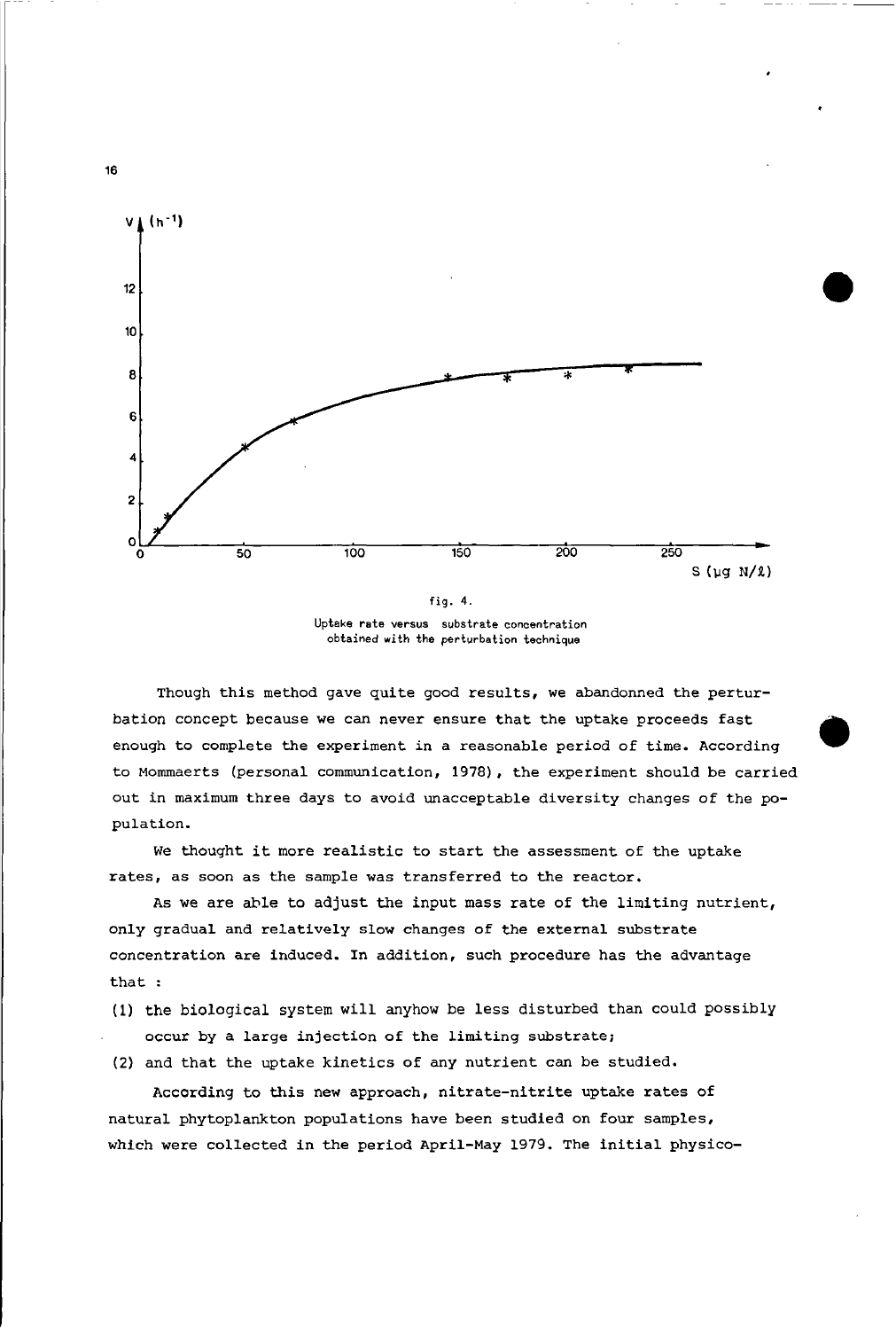chemical conditions as weIl as parameter concentrations are summarized in table 4.

## Table 4

| Sample | Situation and date               | Temperature<br>$^{\circ}$ c | <b>Biomass</b><br>$\mu q$ chl $a/l$<br>S.P. | $NO_3^- + NO_2^-$<br>$\mu$ g N/ $\ell$ | $PQ_{A}^{T}$<br>$\mu q$ P/ $\ell$ | Si<br>mg SiO <sub>2</sub> /l |  |
|--------|----------------------------------|-----------------------------|---------------------------------------------|----------------------------------------|-----------------------------------|------------------------------|--|
|        | $19 - 04 - 79$<br>06.00<br>W-H   | 7.5                         | 8.48                                        | 50                                     | 27                                | 0.4                          |  |
| IJ     | $25 - 04 - 79$<br>04.00<br>$W-H$ | 8                           | 7.27                                        | 35.8                                   | 23.5                              | 0.29                         |  |
| III    | $08 - 05 - 79$<br>04.00<br>м-н   | 8                           | 7.48                                        | 15                                     | 24.3                              | 0.56                         |  |
| IV     | $17 - 05 - 79$<br>04.00<br>$W-H$ | 9                           | 9.48                                        | 1.4                                    | 13.3                              | 0.21                         |  |

**Initial conditions of the samples**

Because of the relatively high biomass contents, preconcentration of these sampIes was not necessary. As an example, the evolution of the nitratenitrite concentration versus the time for the experiments IV-A and IV-B, carried out respectively on the original sample IV and on a 1:1 dilution with its filtrate (0.22  $\mu$ ) are shown in figure 5. The input mass rate of the limiting nutrient is sometimes higher than the uptake rate; this explains why the overall nitrate-nitrite concentration profile increases in the time.

Figure 6 gives aglobaI picture of the various uptake rates in function of the substrate concentration, obtained for the four samples. A synopsis of reactor conditions (temperature, flows, light,...), initial parameter concentrations in the reactor, and obtained results for each experiment are given in table 5. From these results it appears that : (a) the ratio final biomass : initial biomass ranges from 1.29 to 1.76; (b) the evolution of the nitrate-nitrite concentration is minimum

1  $\mu$ g N/ $\ell$ h and maximum 15  $\mu$ g N/ $\ell$ h.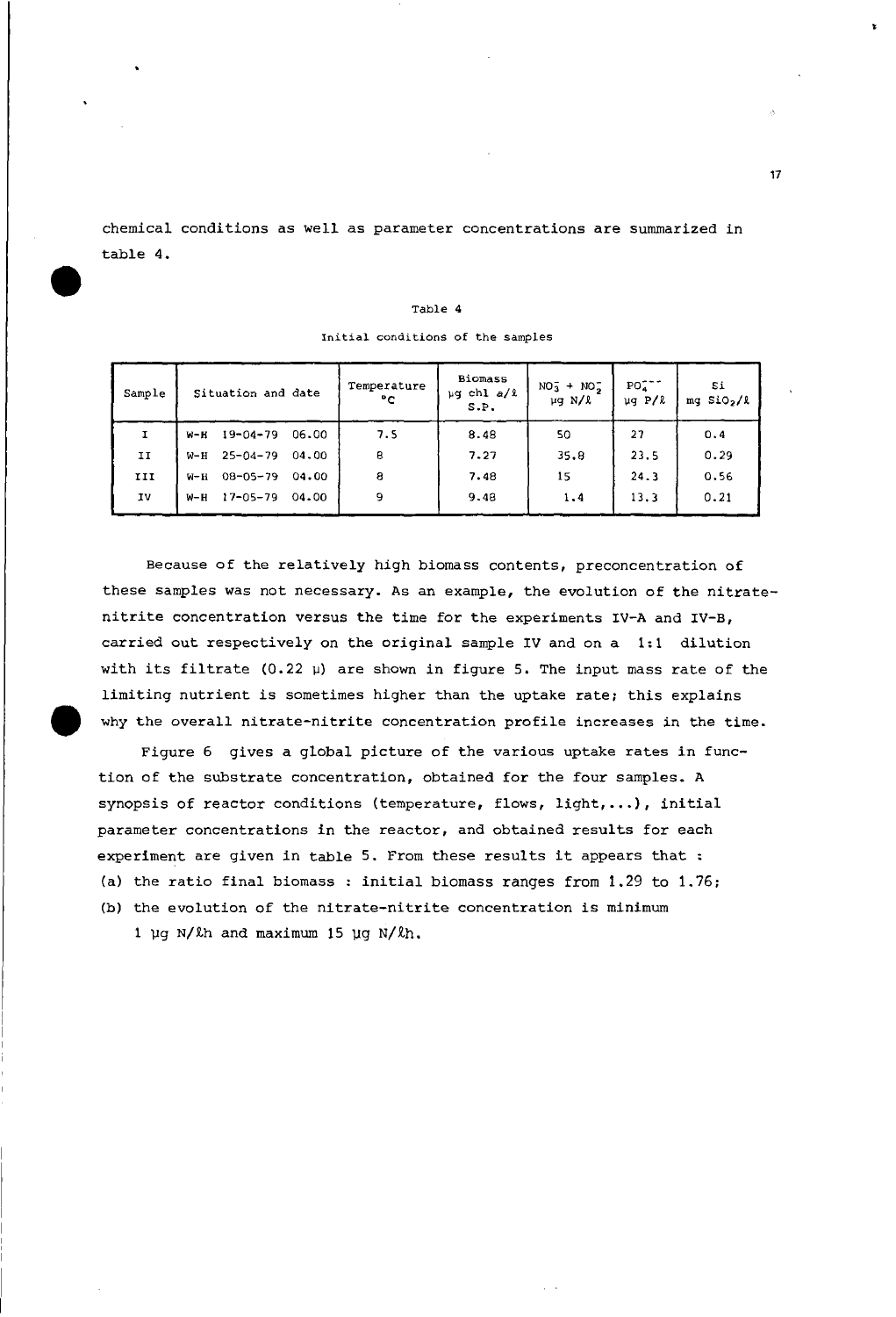

fig. 5. Substrate concentration versus time Experiment IV-A and IV-B

With respect to the non-perturbating simulation of nitrate-nitrite assimilation by natural phytoplankton species in a reactor, we see that the applied experimental procedure is very satisfactory. The concentrations of the two main parameters change in a gradual, moderate way, leaving at the biological system the time to adapt itself continuously.

For reasons which are explained above, most of the experiments do not cover a broad substrate concentration range. Therefore, all obtained results are brought together in one figure (figure 6), showing the relation between uptake rates and substrate concentrations. As those determinations are carried out on different samples or under different experimental conditions of nitrate-nitrite nutrition or/and phytoplankton biomass, we expected a rather large dispersion of the results. It is therefore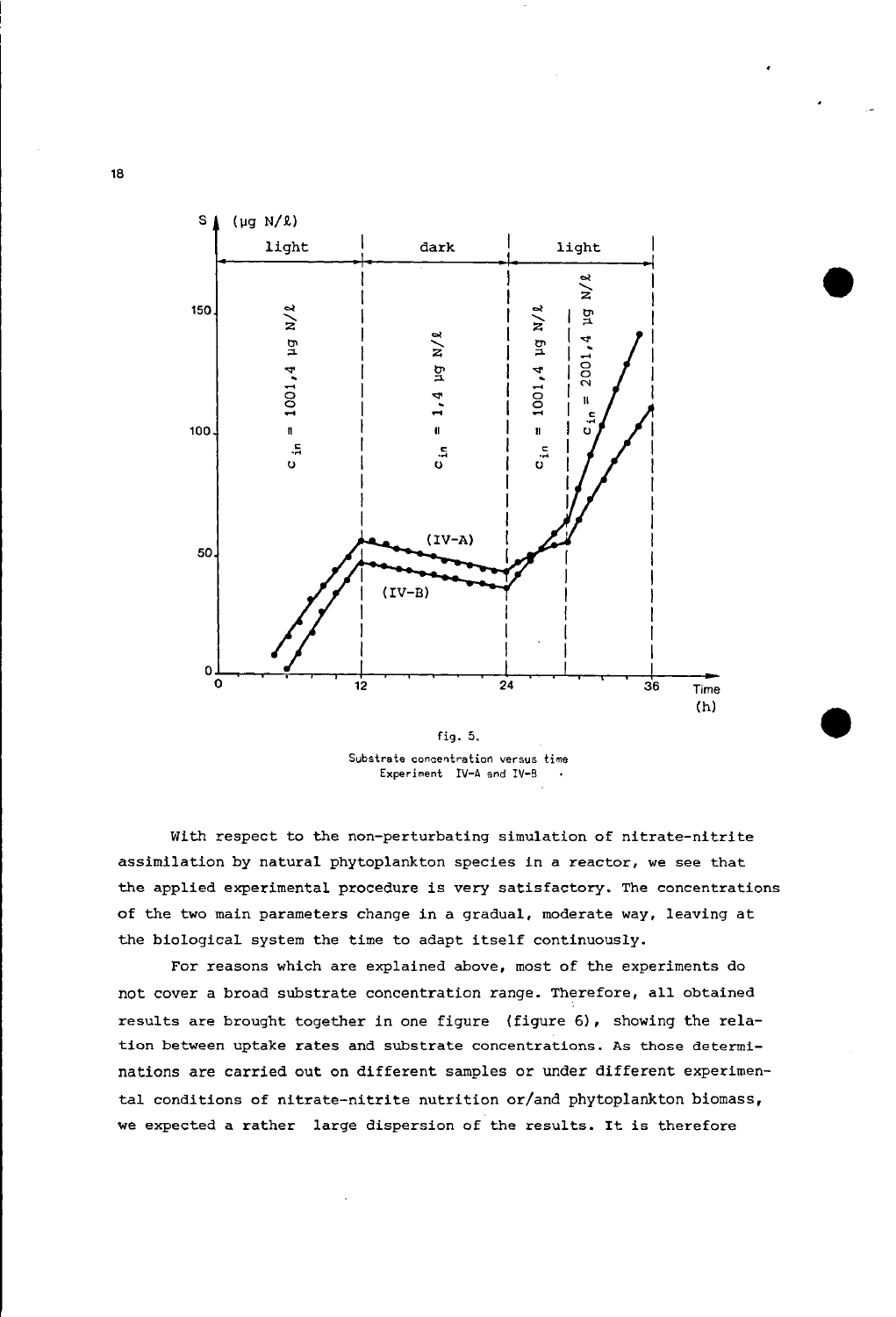# Table 5

Summary of the four experiments

|            | Start                      |         | <b>Biomass</b>    | Nutrient concentrations                               |                  |                           |                                            |                                                            |                   |                              |                                          |                                                                                                                                                                                                                                               |                                                                                                                                                         |
|------------|----------------------------|---------|-------------------|-------------------------------------------------------|------------------|---------------------------|--------------------------------------------|------------------------------------------------------------|-------------------|------------------------------|------------------------------------------|-----------------------------------------------------------------------------------------------------------------------------------------------------------------------------------------------------------------------------------------------|---------------------------------------------------------------------------------------------------------------------------------------------------------|
|            | day : hour                 |         | $\mu$ g chlor a/l |                                                       | Initial          |                           |                                            | Final                                                      |                   |                              | Input                                    |                                                                                                                                                                                                                                               |                                                                                                                                                         |
| Experiment | End<br>day : hour          | Initial | Pinal             | $\kappa_{\rm ON}$ , $\kappa_{\rm ON}$<br>N/2<br>$\Xi$ | $P_{\mathbf{q}}$ | ೆ<br>$\frac{1}{2}$<br>ដ ដ | $\overline{M_3}$ , $\overline{M_2}$<br>N/2 | ್<br>p.<br>$\frac{1}{2} \int_{0}^{2} \delta_{\alpha}$<br>읽 | $510^{2/2}$<br>Σq | Input<br>output<br>flow rate | concen-<br>tration<br>$NO_3^-$<br>ւց N/L | Concen-<br>tration<br>range                                                                                                                                                                                                                   | Uptake<br>rate<br>$\times 10^{-3} h^{-1}$                                                                                                               |
| I          | 10,04:12.00<br>11.04:12.00 | 8.5     | 10.9              | 50                                                    | 27               | 400                       | 26.2                                       | 1500                                                       | 3300              | 0.0096                       | 50                                       | $25 - 50$                                                                                                                                                                                                                                     | 5.07                                                                                                                                                    |
| II A       | 25.04:11.00<br>26.04:15.00 | 7.2     | 11.8              | 35.8                                                  | 23.5             | 295                       | 56                                         | 1470                                                       | 3290              | 0.0096                       | 1095                                     | $35 - 55$                                                                                                                                                                                                                                     | 6.62                                                                                                                                                    |
| II B       | 25,04:11.00<br>26,04:19.00 | 7.3     | 9.6               | 35.8                                                  | 23.5             | 295                       | 41.2                                       | 1520                                                       | 3540              | 0.0096                       | 606                                      | $35 - 42$                                                                                                                                                                                                                                     | 5.22                                                                                                                                                    |
| III A      | 08,05:12,00<br>10.05:11.00 | 7.5     | 11.3              | 15                                                    | 24.3             | 560                       | ۰                                          | 1540                                                       | 3350              | 0.0096                       | 1000                                     | $15 - 7$                                                                                                                                                                                                                                      | 5.32                                                                                                                                                    |
| III B      | 08,05:12.00<br>10.05:11.00 | 7.5     | 7.5               | 15                                                    | 24.3             | 560                       | $\ddot{\phantom{1}}$                       | 1520                                                       | 3380              | 0.0096                       | 500                                      | $15 - ?$                                                                                                                                                                                                                                      | 3.0                                                                                                                                                     |
| IV A       | 17.05:12.00<br>18,05:19.00 | 9.5     | 16.2              | 1.4                                                   | 13.3             | 210                       | 125                                        | 1500                                                       | 3100              | 0.0427                       | 1001.4<br>1.4<br>1001.4<br>2001.4        | $8 - 16$<br>$16 - 23$<br>$23 - 30$<br>$30 - 37$<br>$37 - 43$<br>43-49<br>$49 - 55$<br>$55 - 42$<br>42-46<br>46-50<br>$50 - 52$<br>$52 - 54$<br>$54 - 55$<br>$55 - 64$<br>$64 - 73$<br>$73 - 81$<br>$81 - 89$<br>$89 - 96$<br>$96 - 103$       | 2.98<br>3.49<br>3.99<br>4,46<br>4.91<br>5.38<br>5.82<br>7.15<br>8.33<br>9.48<br>10.61<br>11.14<br>12,85<br>12.90<br>13.11<br>13.36<br>13.58<br>13.81    |
| IV B       | 17.05:12.00<br>18.05:19.00 | 4.7     | 8.3               | 1.4                                                   | 13.3             | 210                       | 150                                        | 1490                                                       | 3050              | 0.0439                       | 1001,4<br>1.4<br>1001.4<br>2001.4        | 103-110<br>$2 - 9$<br>$9 - 18$<br>$18 - 26$<br>$26 - 33.5$<br>33.5-40<br>$40 - 46.5$<br>$46.5 - 36$<br>$36 - 42$<br>$42 - 48$<br>$48 - 53$<br>53-58.5<br>$58.5 - 63$<br>$63 - 77$<br>$77 - 91$<br>$91 - 104$<br>104-117<br>117-130<br>130-142 | 14.04<br>2.79<br>4.24<br>5.69<br>7.04<br>8.40<br>10.28<br>8.55<br>9.45<br>10.37<br>11.24<br>11.74<br>10.53<br>11.32<br>12,14<br>12.94<br>13,70<br>14,78 |

\* Non detectable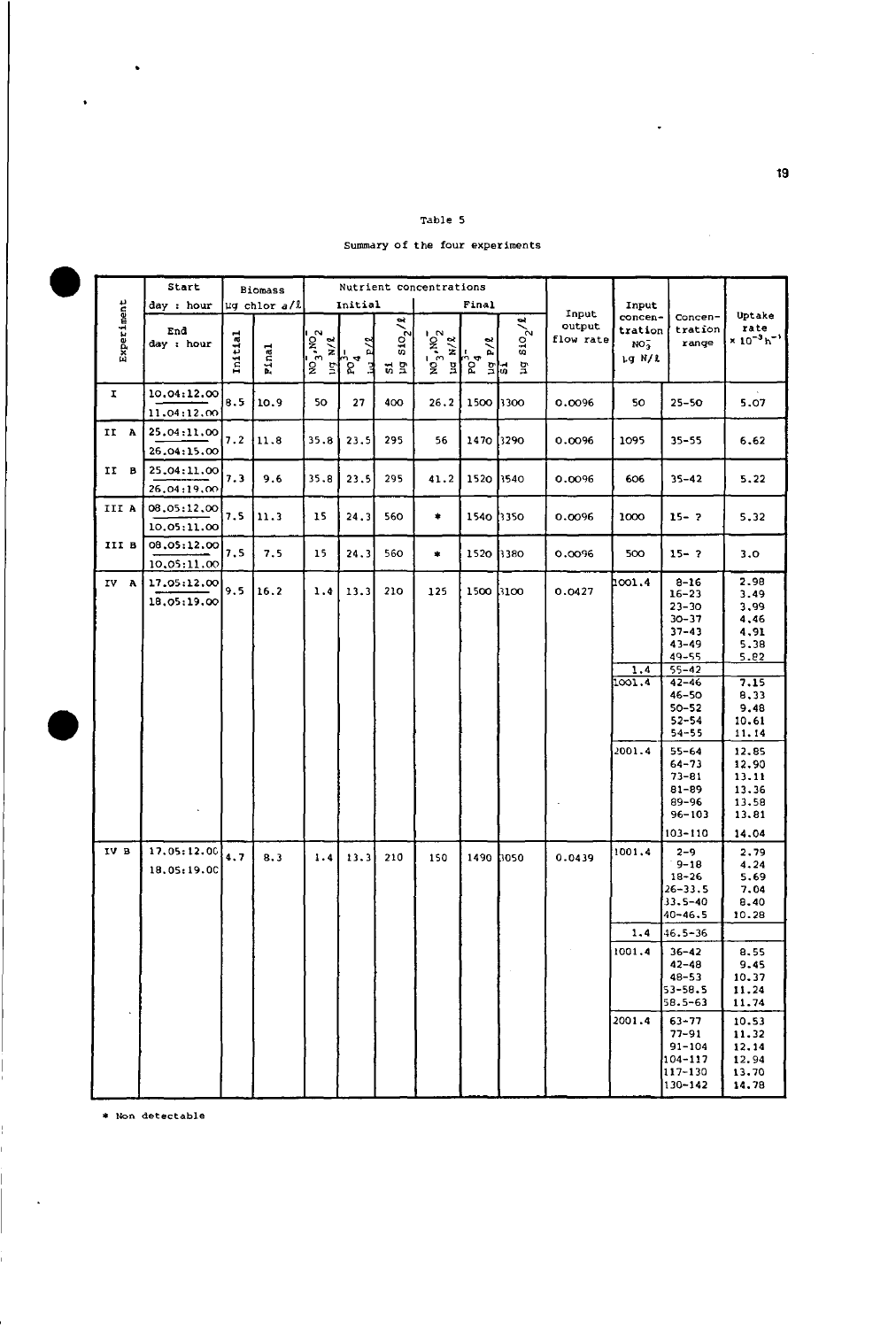

# Uptake rate versus substrate concentration for the four samples (Period April-May 1979)

•

very surprising to notice that on the one hand the relation tends asymptotically to a maximum and that on the other hand the uptake rates are of a comparahle magnitude at any choosen substrate concentration. At this moment, however, we are not ahle to answer the question whether such behaviour is due to

- (1°) the fact that all samples were taken in the spring bloom period and hence are qualitatively quite similar or
- (2°) the fact that the uptake kinetics of phytoplankton from the Belgian coastal zone obey all one and the same equation.

In the experiments IV A and IV B uptake rates are determined for a wide range of substrate concentrations. Through the set of experimental data points, the following linear transformations of the Michaëlis-Menten relation have been fitted (Mahler and Cordes, 1969; Lehninger, 1970; Falkowski, 1975) :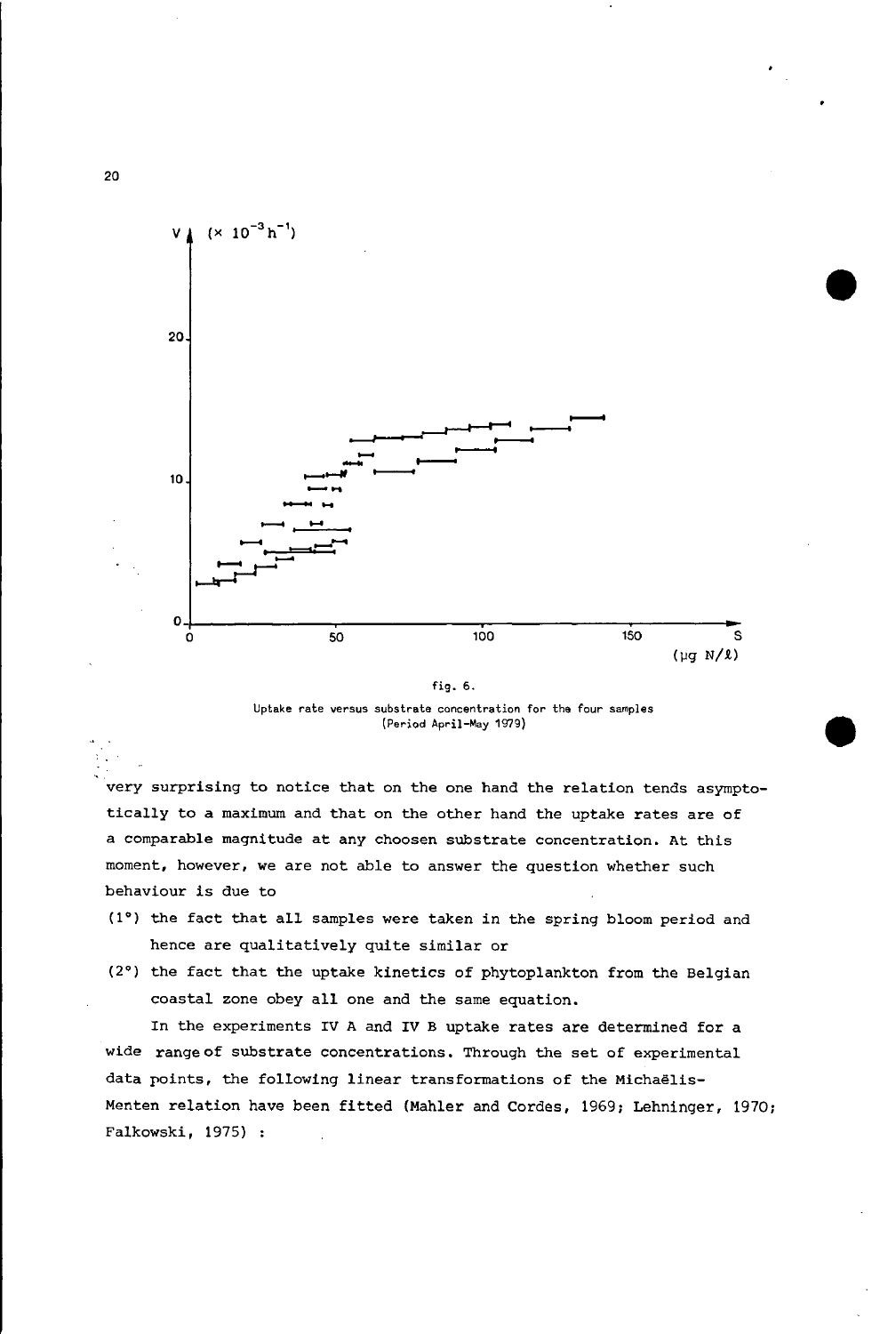$$
\frac{1}{V} = \frac{1}{V_{\text{max}}} + \frac{K_{s}}{V_{\text{max}}} + \frac{1}{S}
$$
 (Lineweaver-Burk)  

$$
\frac{S}{V} = \frac{K_{s}}{V_{\text{max}}} + \frac{1}{V_{\text{max}}} \times S
$$
 (Woolf)  

$$
V = V_{\text{max}} - K_{s} \times \frac{V}{S}
$$
 (Eadie-Hofstee)

None of these three relations fits well with the experimental points of experiment IV A. Indeed the uptake rate versus substrate concentration curve, shown in figure 7, indicates that the curve tends to a constant value for increasing substrate concentration values. For the lower substrate concentration values, it does not follow a Michaëlis-Menten relation. Nevertheless in a graphical way, an estimation can be made for :



fig. 7. Uptake rate versus substrate concentration Experiment IV A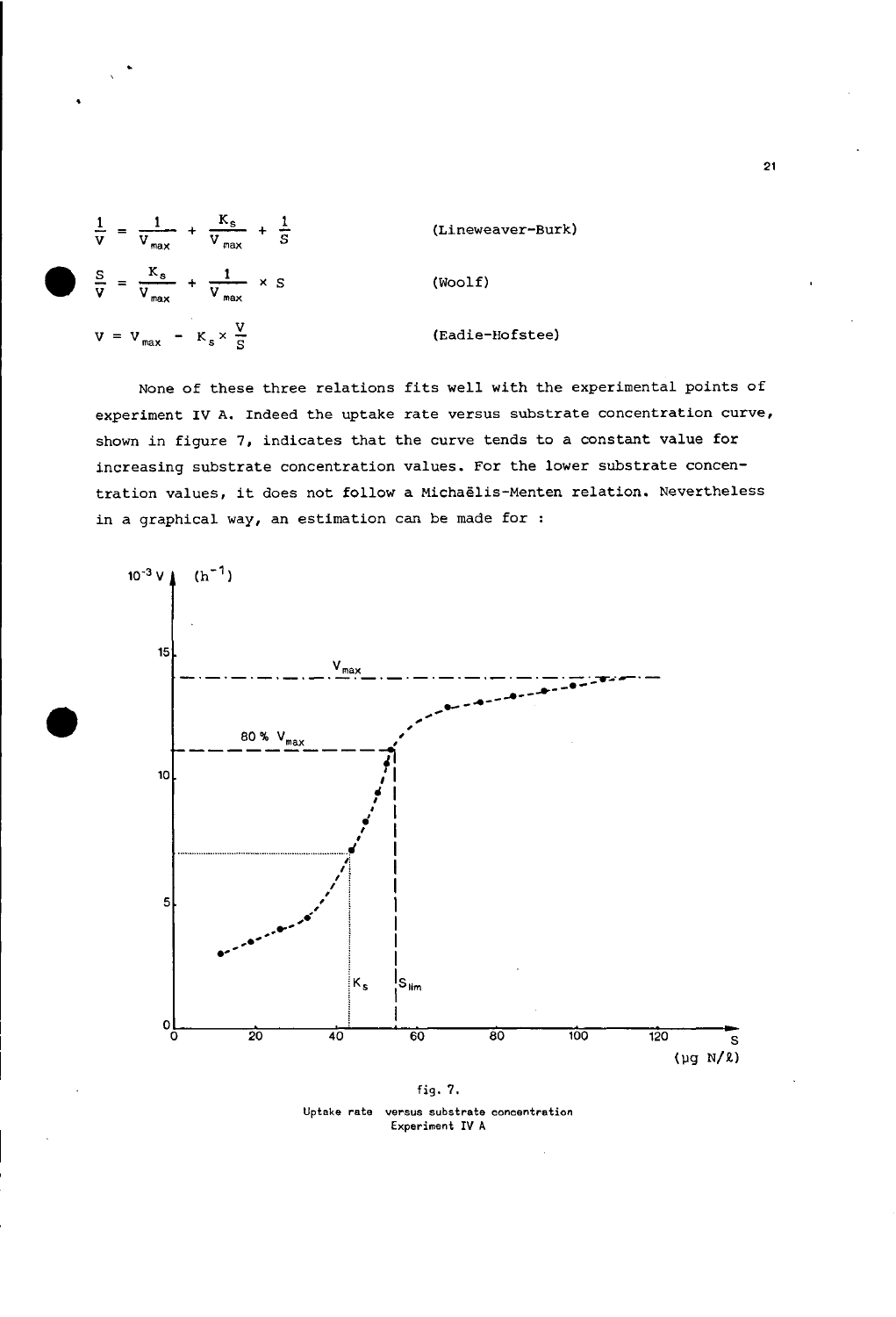= 14.2  $\times$  10<sup>-3</sup> h<sup>-1</sup>  $\mathbf{v}_{\text{max}}$ 

and

$$
K_s = 44 \text{ µg N/L}.
$$

The uptake rate profile (figure 8), determined on half the original amount of biomass (experiment IV B), can much better be described by a Michaëlis-Menten relation.



fig. 8.

Uptake rate versus substrate concentration<br>Experiment IV B :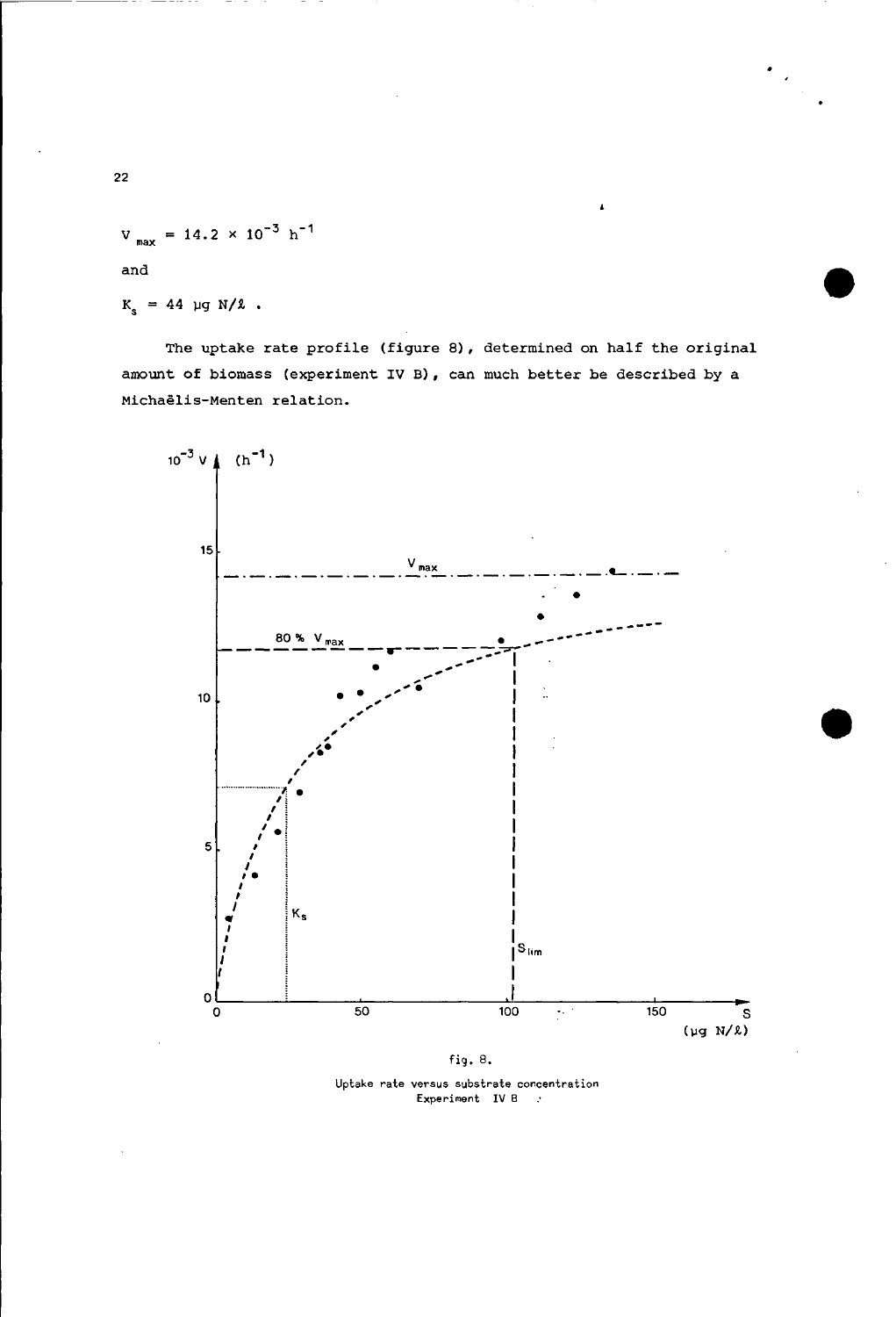To determine the equation parameters  $V_{max}$  and  $K_s$  a least-squares method has been applied. Table 6 shows that the best eorrelations are obtained with equations (1) and (2).  $V_{max}$  ranges from 14.8 to 18 x 10<sup>-3</sup> h<sup>-1</sup> and K<sub>s</sub> from 26.3 to 40.9 µg N/1 depending on the kind of equation used.

| ٠<br>ıb I |  |
|-----------|--|
|-----------|--|

**Calculation of**  $V_{max}$  **and**  $K$ **,<br><b>Experiment IV** B

|                  | Linear<br>transformation | Equation                                  | Corr.<br>coëff. | $\frac{V}{(h^{2})^{2}}$ | $(\mu q N/l)$ |
|------------------|--------------------------|-------------------------------------------|-----------------|-------------------------|---------------|
| $\left(1\right)$ | Lineweaver-Burk          | $y = 67.53 + 1776.3 x$                    | 0.95            | $14.8 \times 10^{-5}$   | 26.3          |
| (2)              | Woolf                    | $y = 2267.9 + 55.5 x$                     | 0.97            | $18 \times 10^{-3}$     | 40.9          |
| (3)              | Eadie-Hofstee            | $y = 16.20 \times 10^{-3} - 31.15 \times$ | 0.81            | $16.2 \times 10^{-3}$   | 31.2          |

Comparison of the obtained values for  $V_{max}$  and  $K_s$  are in good agreement with values for <sup>a</sup> similar eutrophie marine system, found in the literature (Eppley *et al.,* 1969; Carpenter and Guillard, 1971; Falkowski, 1975).

Finally, it is very interesting to verify if nitrate-nitrite occurs as limiting nutrient in our eoastal area. Assuming there is <sup>a</sup> limitation at <sup>a</sup> substrate concentration corresponding to 80 % of V<sub>max</sub>, nitrate-nitrite may become limiting at concentrations smaller than 120 µg N/*2* . This happened for 1978 (see figure 2) :

• during the months April-May and September-Oetober in seetor 11;

• during the months September-Oetober in seetor I;

• and not at all in seetors 111 and IV.

# Conclusion

**•** 

Our newly developped method seems more suitable than the perturbation teehnique for the assessment of the uptake kineties of natural phytoplankton populations. Still, however, there is the uncertainty about which type of funetion these uptake kineties obey. Uptake rate versus substrate eoneentration eurves, determined in one single experiment as well as the overall uptake pattern, whieh is obtained from the total set of experiments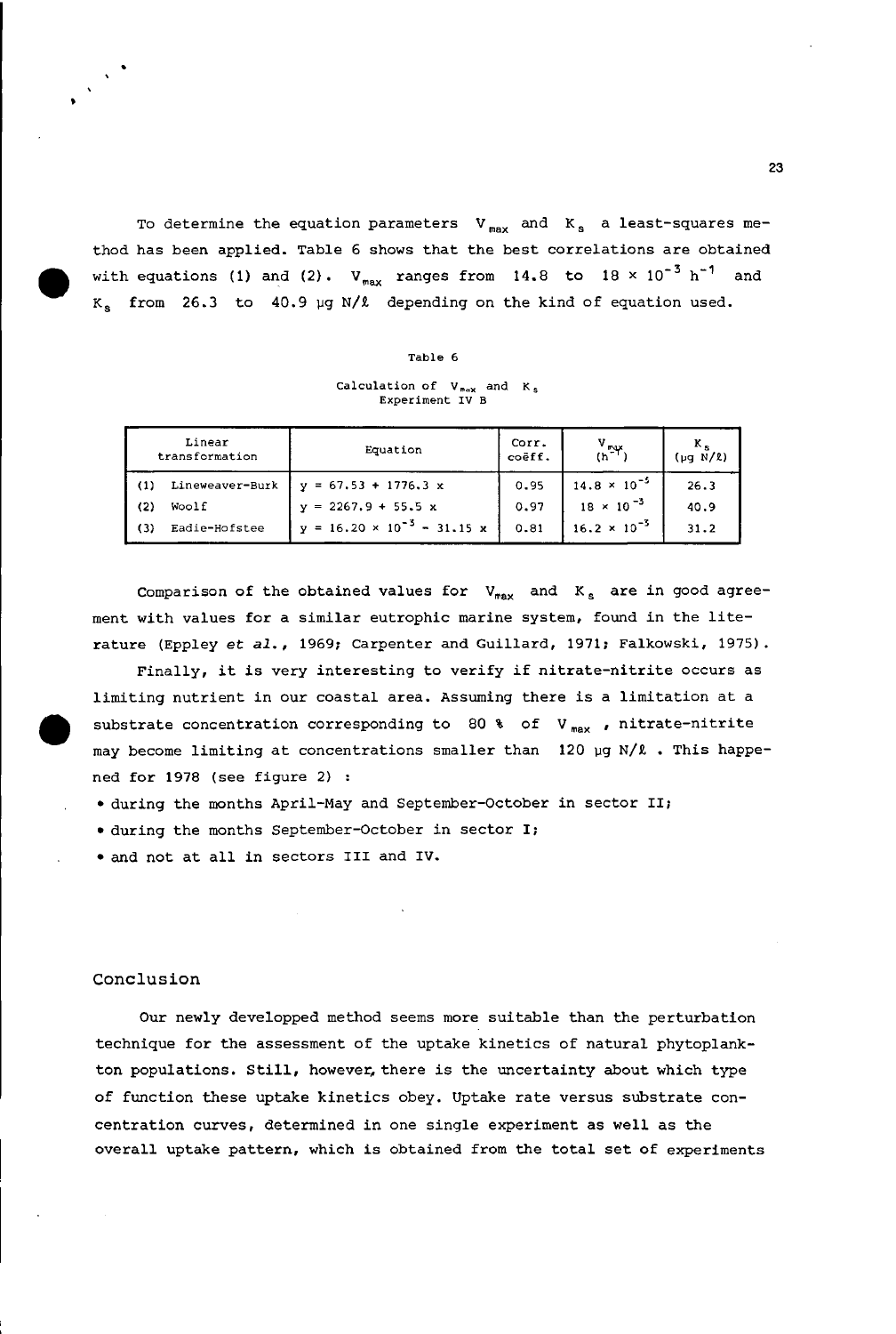(figure 6), do not exclude a Michaelis-Menten relation. An increased nurnber of experiments, allowing <sup>a</sup> more elaborated statistical treatment, could possibly clarify this problem.

It is also clear that not only the period of April-May has to be considered. To perform uptake kinetics on North Sea samples, September and October seem to be favourable months as well.

•

Moreover, until now we only considered  $NO<sub>3</sub><sup>-</sup>NO<sub>2</sub><sup>-</sup>$  as limiting nutrient. However, with our dynamic procedures we are able to study the uptake kinetics of any substrate. For the study of the uptake kinetics for other substrates and for other periods of the year, a more suitable biomass determination should be developped, allowing us a higher frequency of biomass determination.

### *Acknowledgment*

For their help by the realization of this work, we especially want to acknowledge Mr. H. De Deurwaerder, Mr. M. Dejonghe and Mrs M. Cludts. We are also grateful to the members of the Management unit of the North Sea and Scheldt Estuarium and to the members of the Belgian Navy, who took care of the sampling and of the transport to the laboratory.

# References

- CAPERON, J. and MEYER, J. (1972). Nitrogen-limited growth of marine phytoplankton - I. Changes in population characteristics with steady-state growth rate, *Deep-sea Research,* 19, 601-618.
- CARPENTER, E.J. and GUILLARD, R.R.L. (1971). Intraspecific differences in nitrate half-saturation constants for three species of marine phytoplankton, *Ecology,* 52, 1, 183-185.
- DROOP, M.R. (1968). Vitamin B 12 and marine ecology IV. The kinetics of uptake, growth and inhibition in *Monochrysis lutheri,* J. *Mar. Biol.* Ass. *U.K.,* 48, 688-733.
- DROOP, M.R. (1974). The nutrient status of algal cells in continuous culture, J. *Mar. Biol. Ass. U.K.,* 54, 825-855.
- EPPLEY, R.W., ROGERS, J.N. and McCARTHY, J.J. (1967). Half-saturation constants for uptake of nitrate and ammonium by marine phytoplankton, *Limnology and Oceanography,* 14, 912-920.
- FALKOWSKI, P.G. (1975). Nitrate uptake in marine phytoplankton: comparison of half-saturation constants for seven species, *Limnology and Oceanography,* 20, 412-417.